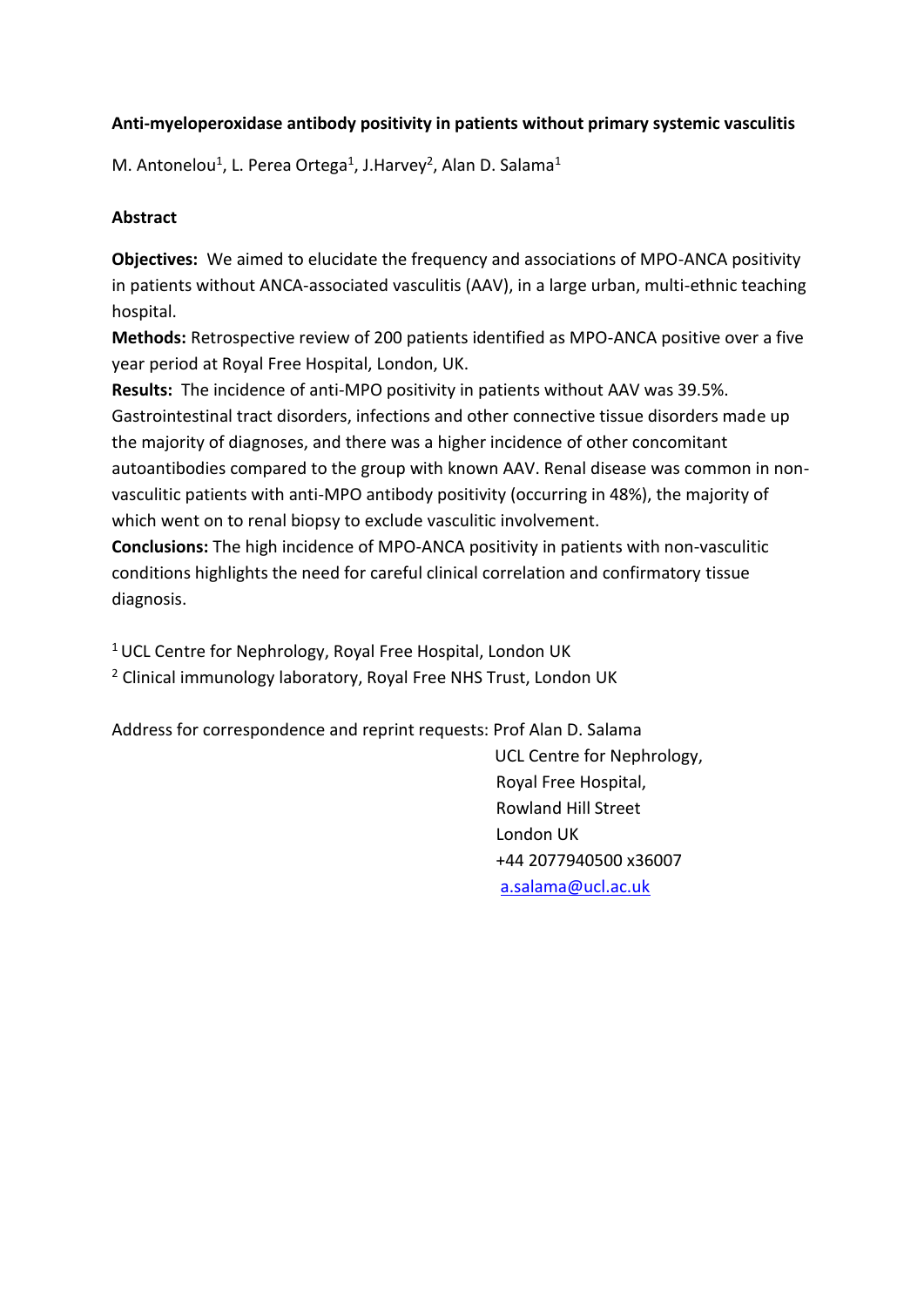## **Introduction**

Advances in, and modifications of therapy in patients with ANCA-associated vasculitidies (AAV) have led to improved patient outcomes over the last decades (1). Historically, significant delays in diagnosis were common, as many symptoms are non-specific or may mimic infectious diseases. Increased awareness of these conditions and their milder variants, along with more widespread availability of ANCA testing, has potentially led to more rapid establishment of diagnosis.

ANCA are autoantibodies directed against cytoplasmic constituents of neutrophils and monocytes, the two main specificities being for proteinase 3 (PR3) and myeloperoxidase (MPO). Two patterns of staining are found on indirect immunofluorescence: cytoplasmic (C-ANCA), which usually occurs with PR3 specificity, and perinuclear (P-ANCA) that occurs with MPO (2). The combination of a pANCA immunofluorescence pattern with antibodies specific for MPO has been reported to have up to 99% specificity for the diagnosis of AAV (3). However, recent proposals, based on excellent performance of immunoassays, suggest that screening with immunofluorescence may be unnecessary (4). The increasing reliance on serological testing to establish a diagnosis has led to more widespread ANCA testing. With lower pre-test probabilities of underlying vasculitis in populations tested, there are increasing false positive tests which physicians have to be aware of. We have previously reported that up to 10% of positive PR3-ANCA serology may be found in patients without systemic vasculitis, but with infectious diseases, malignancies, other systemic autoimmune conditions or without obvious provoking factors (5). In this study we report on the frequency and associations of MPO-ANCA positivity in patients without primary vasculitis, and find it to be significantly higher (39.5%), and highlight the predominance of other autoimmune phenomena in these patients, as well as a high incidence of renal dysfunction which necessitates careful evaluation, with histological assessment in the majority, to exclude renal limited vasculitic disease.

# **Materials and Methods**

A computerised search of all patients identified as MPO-ANCA positive in our local laboratory was performed between September 2010 and 2015. ANCA serology was examined by immunofluorescence on fixed neutrophil substrate and, if positive, by fluorescence enzyme immunoassays for the detection of antibodies to myeloperoxidase (EliA MPOs fluoroenzyeme immunoassay for anti-MPO antibodies, ThermoFisher). Upper limits of the normal range were MPO >10 IU/mL before 2014, MPO >5.0 IU/mL after 2014.

Case notes and laboratory results were reviewed subsequently to establish if patients that tested positive for MPO-ANCA had a diagnosis of AAV or alternative diagnoses.

Statistical analysis was conducted using GraphPad Prism (GraphPad Software, San Diego, CA). A p value <0.05 was considered to be statistically significant. Ethics board approval was not obtained as per institutional policy.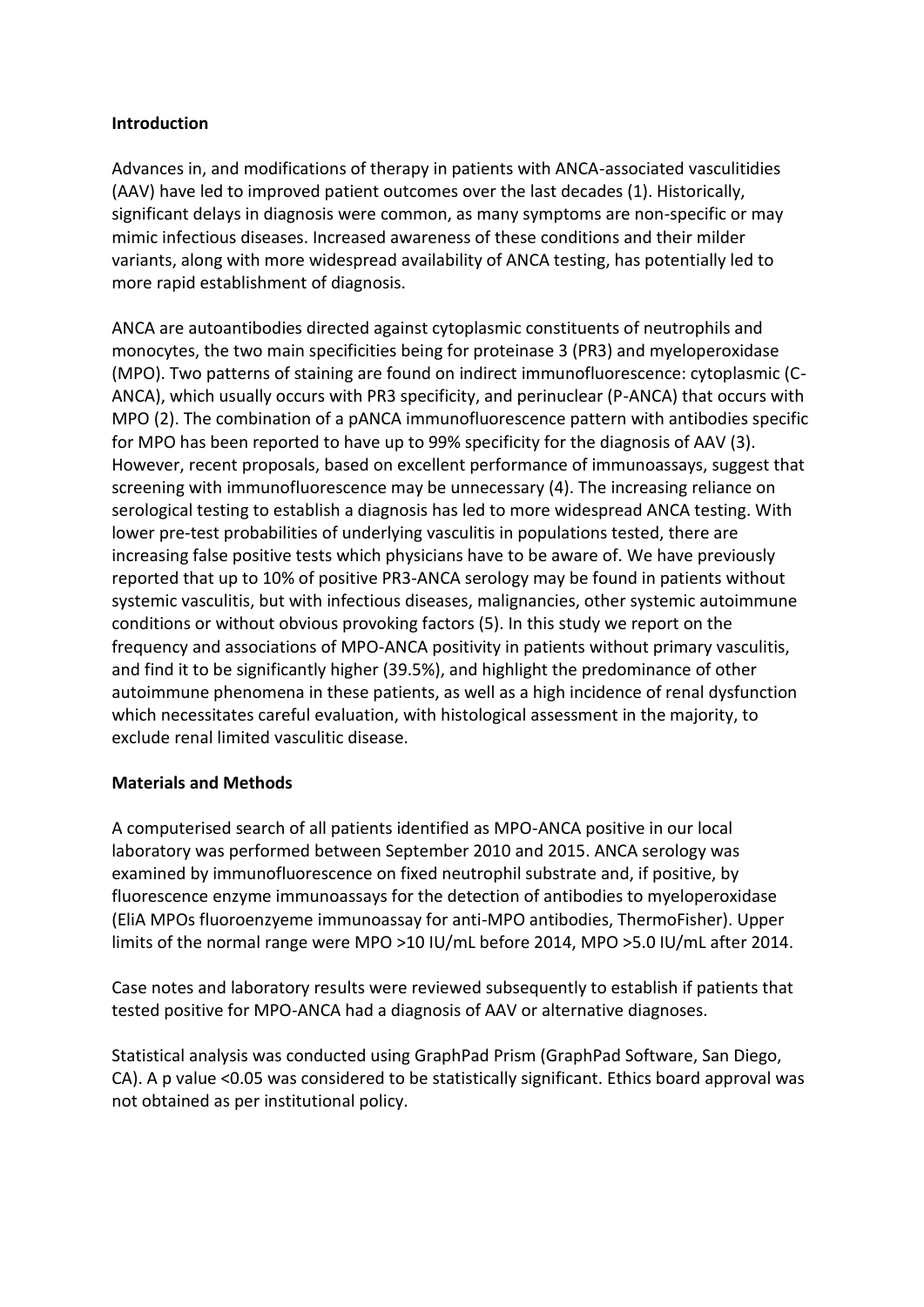#### **Results**

Between September 2010 and 2015, 208 patients tested positive for MPO-ANCA. Eight patients did not have adequate clinical data available and were subsequently excluded from the analysis. Of the 200 patients analysed, 39% were men and the median (IQR) age of the cohort was 59 years (44-74). The majority of patients, 121 (60.5%) had an established or new diagnosis of AAV, while the remaining 79 (39.5%) did not have a diagnosis or evidence of primary systemic vasculitis. The median MPO-ANCA titre in the group with known AAV was 66(24-100) units/ml and the median serum creatinine 115(77-252.5) μmol/L compared with 16(12-30) units/ml and 81.5 (63-133.5) μmol/L respectively in the group without AAV (p<0.001) (Figure 1). The most common indications for testing ANCA status were joint pain and swelling (21.5%), persistent respiratory symptoms (12.7%) and acute kidney injury (8.9%).

Of the 79 patients with positive MPO-ANCA without a diagnosis of AAV, 60 (75.9%) patients had an established alternative diagnosis including infections (n = 14, 17.7%), inflammatory bowel disease (n =10, 12.7%), autoimmune hepatitis (n = 9, 11.4%), systemic lupus erythematosous (n = 7, 8.8%), scleroderma (n=6,7.6%) and malignancy (n = 6, 7.6%). Nineteen patients had various symptoms that did not fulfil a single diagnosis (Figure 2). Sixty of the 79 patients (75.9%) also had other autoantibodies detected, the commonest of which was antinuclear antibody (ANA)(n=45, 56.7%), as compared with the MPO-ANCA AAV group, in whom only 21(17.3%) patients had other autoantibodies (p<0.0001).

Thirty eight of the 79 patients without a known diagnosis of AAV had renal involvement as defined by an estimated glomerular filtration rate (eGFR) of less than 60 ml/min (n=28) and/or a urinary protein creatinine ratio greater or equal to 100mg/mmol (n=13) and/ or the presence of microscopic haematuria (n=10). Twenty two of these patients underwent a renal biopsy, and demonstrated various histological findings most commonly including lupus nephritis (n=8, 36.4%), chronic tubulointerstitial scarring (n=5, 22.8%) and diabetes (n=4, 18.2%).

Sixteen patients did not have a renal biopsy. Eleven (69%) of these patients had coexistent autoantibodies, mainly ANA (n=6), Rheumatoid factor (n=3) and anti-double stranded DNA (n=2). The majority (n=10, 62.5%) had autoimmune conditions known to be associated with anti-MPO antibodies. In two patients, MPO positivity was associated with positive hepatitis and HIV serology respectively.

In the remaining four patients, no associations were found to explain the presence of MPOANCA. The median (IQR) follow-up of these four patients was 4(2-7) years. Their median MPO ANCA titre was 11(10-39) U/ml, eGFR 40(15-76) ml/min and age 69(51-86) years. One patient died at two year follow-up from unknown cause and the remaining three patients did not have signs or symptoms of primary vasculitis at latest follow-up.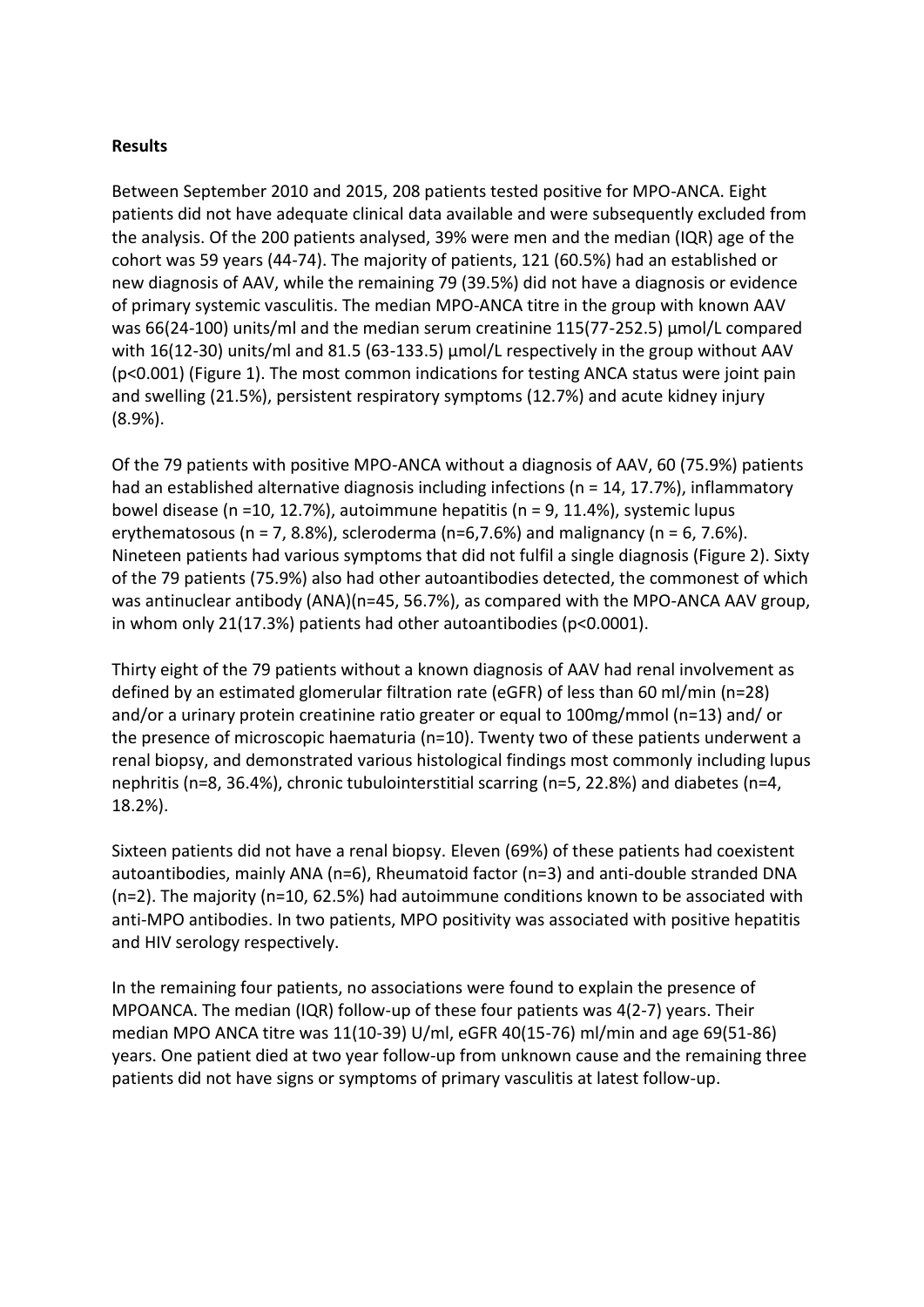#### **Discussion**

The combination of pANCA- and anti-MPO antibodies in patients with suspected small vessel vasculitis carries a specificity of 99% for MPA(3). However, in this cohort we report a 39.5% incidence of unselected MPO-ANCA positive patients without primary vasculitis. Disorders of the gastrointestinal tract and liver (24%), infections (17.7%) and other connective tissue disorders made up the majority of diagnoses in the non-AAV group followed by several other potential associations including, medications and malignancy. The non-AAV group had a much higher incidence of other concomitant autoantibodies. This may suggest that the MPO-ANCA in this group of patients could be secondary to a polyclonal Bcell response in the presence of systemic inflammation seen in autoimmunity, infection or malignancy. Previous reports have also shown that pANCA can occur in a variety of medical conditions apart from AAV including chronic inflammatory processes such as tuberculosis, inflammatory bowel disease, malignancies, connective tissue diseases and following introduction of certain medications (6,7), and highlighted that anti-MPO positivity was less common in those patients without AAV.

The significance of ANCA positivity in patients without AAV is unclear. Evidence from animal studies, which is supported by a case report of transplacental transfer of MPO-ANCA resulting in neonatal pulmono-renal syndrome, suggest that MPO-ANCA are pathogenic (8,9). It has also been shown that naturally occurring anti-MPO autoantibodies can exist in healthy individuals (10). However, these anti-MPO autoantibodies have epitope specificities that are different from those present in ANCA disease implicating immunodominant epitopes in the pathology of AAV (11). It is therefore possible that anti-MPO positivity in patients without AAV, like healthy controls, are directed against non-vasculitic diseasecausing epitopes, but specifically testing for these remains outside standard clinical care. In four of our patients with MPO-ANCA but without AAV, who had renal involvement and in whom we found no clinical association to explain the MPO-ANCA positivity, none developed AAV during a median four year follow-up. However, in studies using stored samples from US military recruits it was shown that MPOANCA can predate onset of the disease for up to 5 years, which supports the need of long-term follow-up for these patients (12).

Our incidence of 39.5% of MPO-ANCA positive patients with a variety of non-vasculitic conditions is significantly higher than the previously reported incidence of 9.7% for PR3- ANCA in patients without AAV (5). In a retrospective review of 236 ANCA-positive patients, patients with an alternative diagnosis to AAV were more often anti-MPO positive than anti-PR3 positive (58% vs. 42%) (6). interestingly, the main difference in these cohorts is that in non-AAV PR3- ANCA patients the commonest disease association was infection whereas in non-AAV MPOANCA patients were other autoimmune conditions. This is in keeping with dual positivity/overlap conditions that have shown a higher incidence of MPO, rather than PR3- ANCA in patients expressing other autoantibodies or with other immune mediated conditions, such as anti-GBM disease and scleroderma (13). It is possible that the HLA requirements for successful MPO presentation may be less restricted compared with PR3 presentation, explaining the finding in various autoimmune diseases (14). The association of MPO-ANCA with renal limited vasculitis, in which extra-renal manifestations are absent, means that many MPOANCA patients with vasculitis present late with more advanced renal failure, often following routine screening blood tests (15). The high incidence of renal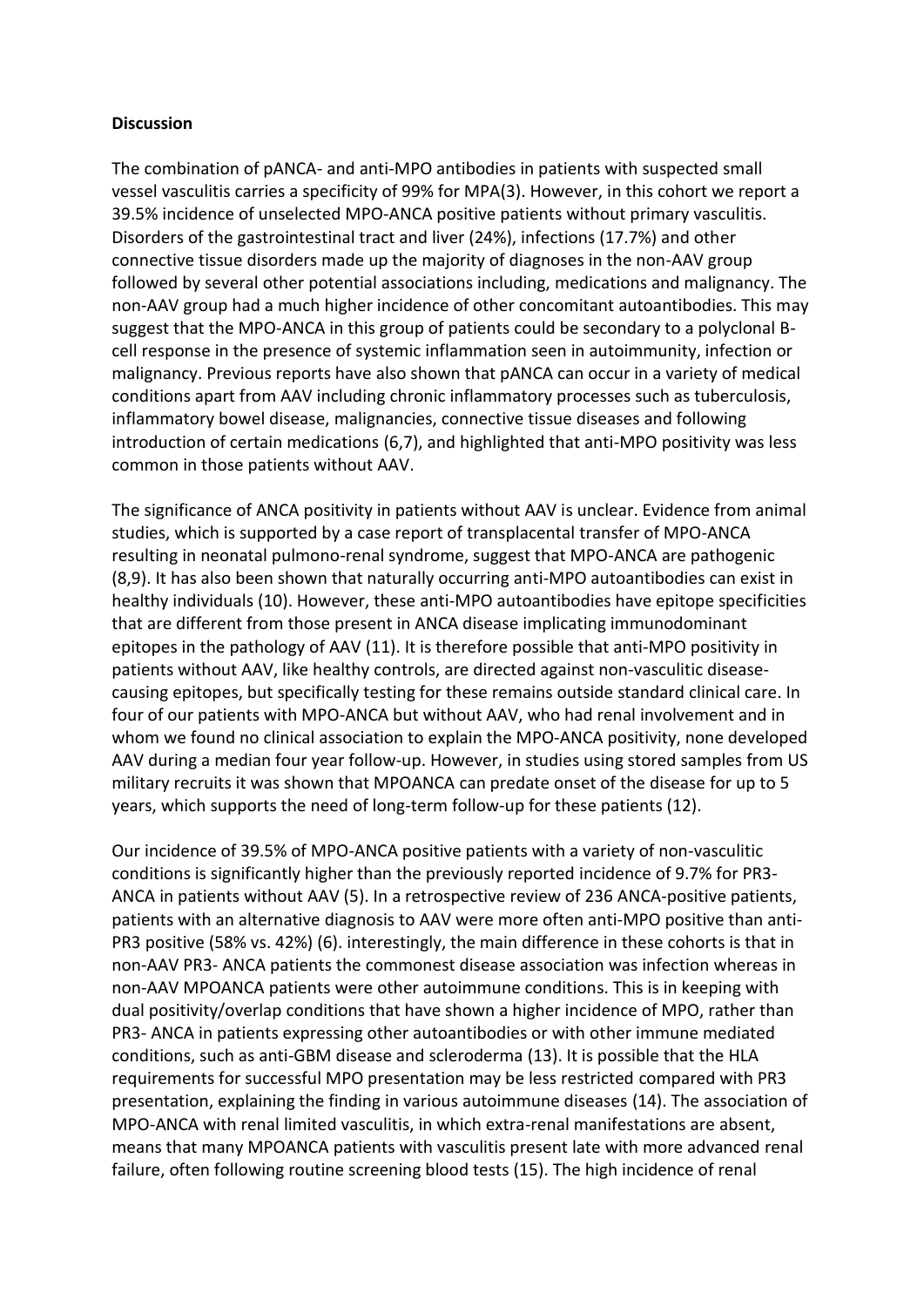disease in the MPO-ANCA patients without vasculitis (48%) means that careful evaluation is required (often with renal biopsy) to secure the correct diagnosis and exclude a renallimited vasculitic process.

In conclusion, we demonstrated a high incidence of MPO-ANCA positivity in patients with a variety of non-vasculitic conditions, significantly higher than the previously reported incidence of PR3-ANCA in patients without AAV. As detectable antibodies may predate disease onset, unexplained ANCA positivity requires long-term follow-up. In cases of diagnostic uncertainty confirmatory tissue diagnosis should be pursued as serology alone may be misleading.

### **Acknowledgements**

We thank our colleagues who have looked after these patients.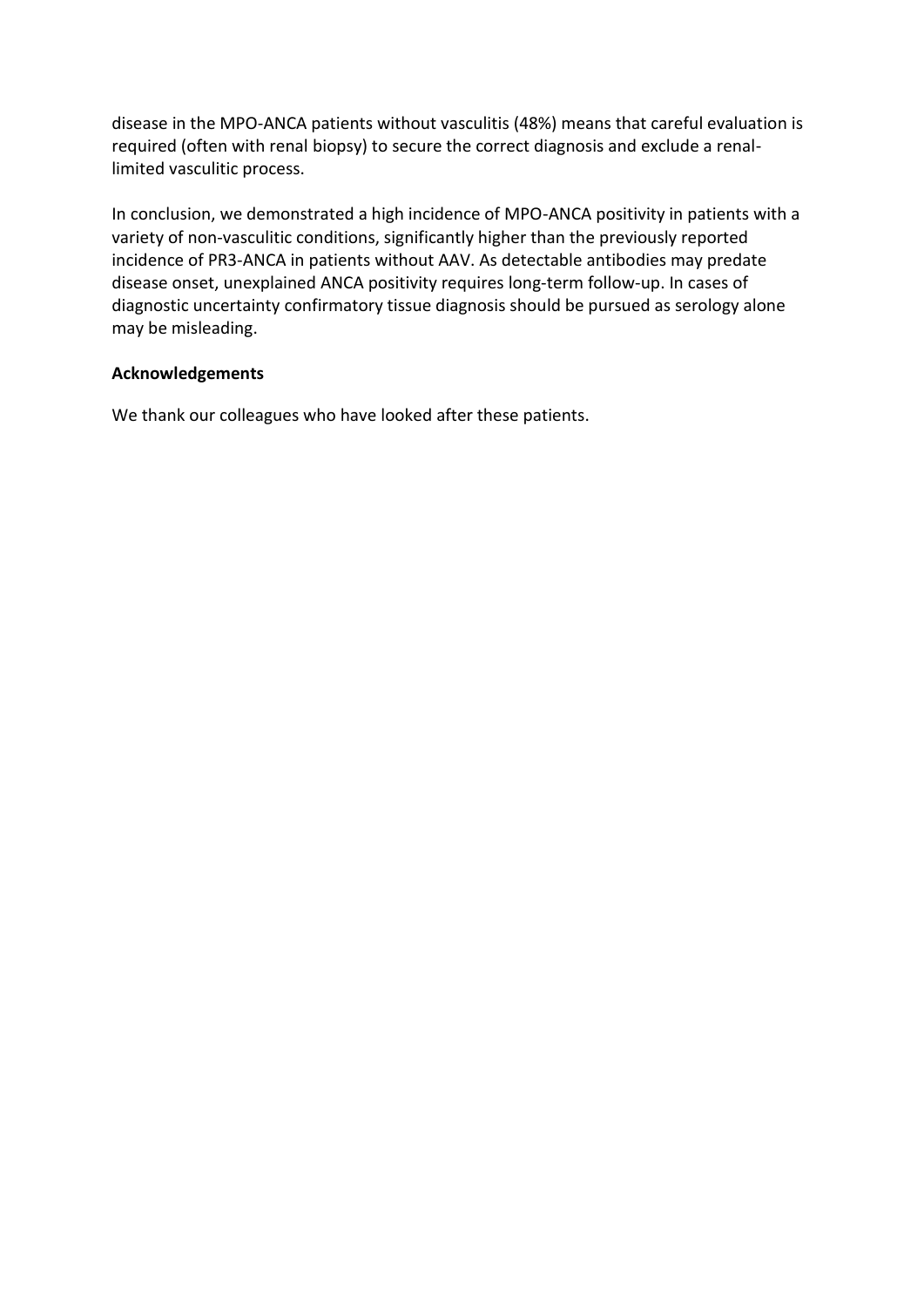## **References**

1. MUKHTYAR C, FLOSSMANN O, HELLMICH B, BACON P, CID M, COHEN-TERVAERT JW, et al: Outcomes from studies of antineutrophil cytoplasm antibody associated vasculitis: a systematic review by the European League Against Rheumatism systemic vasculitis task force. Ann Rheum Dis 2008;67:1004–10.

2. HAGEN EC, DAHA MR, HERMANS J, ANDRASSY K, CSERNOK E, GASKIN G, et al : Diagnostic value of standardized assays for anti-neutrophil cytoplasmic antibodies in idiopathic systemic vasculitis. EC/BCR Project for ANCA Assay Standardization. Kidney Int 1998;53:743 53

3. SAVIGE J, GILLIS D, BENSON E, DAVIES D, ESNAULT V, FALK RJ, et al. International Consensus Statement on Testing and Reporting of Antineutrophil Cytoplasmic Antibodies (ANCA). Am J Clin Pathol 1999;111:507–13.

4. DAMOISEAUX J, VAESSEN M, KNAPEN Y, CSERNOK E, STEGEMAN CA, VAN PAASSEN P, et al : Evaluation of the FIDIS vasculitis multiplex immunoassay for diagnosis and follow-up of ANCA-associated vasculitis and Goodpasture's disease. Ann N Y Acad Sci 2007;1109:454-63 5. MCADOO SP, HALL A, LEVY J, SALAMA AD, PUSEY CD : Proteinase-3 antineutrophil cytoplasm antibody positivity in patients without primary systemic vasculitis. J Clin Rheumatol 2012; 18:336–40.

6. HOUBEN E, BAX WA, VAN DAM B, SLIEKER WAT, VERHAVE G, FRERICHS FCP, et al: Diagnosing ANCA-associated vasculitis in ANCA positive patients: A retrospective analysis on the role of clinical symptoms and the ANCA titre. Medicine (Baltimore) 2016;95:e5096 7. GAO Y, ZHAO M-H: Review article: Drug-induced anti-neutrophil cytoplasmic antibody associated vasculitis. Nephrology (Carlton) 2009;14:33–41.

8. XIAO H, HEERINGA P, HU P, LIU Z, ZHAO M, ARATANI Y, et al: Antineutrophil cytoplasmic autoantibodies specific for myeloperoxidase cause glomerulonephritis and vasculitis in mice. J Clin Invest 2002;110:955–63.

9. BANSAL PJ, TOBIN MC. Neonatal microscopic polyangiitis secondary to transfer of maternal myeloperoxidase-antineutrophil cytoplasmic antibody resulting in neonatal pulmonary hemorrhage and renal involvement. Ann Allergy Asthma Immunol 2004;93:398 401.

10. CUI Z, ZHAO M, SEGELMARK M, HELLMARK T. Natural autoantibodies to myeloperoxidase, proteinase 3, and the glomerular basement membrane are present in normal individuals. Kidney Int 2010;78:590–7.

11. ROTH AJ , OOI JD, HESS JJ, VAN TIMMEREN MM, BERG EA, POULTON CE, et al: Epitope specificity determines pathogenicity and detectability in ANCA-associated vasculitis. J Clin Invest 2013;123:1773-83.

12. OLSON SW, ARBOGAST CB, BAKER TP, OWSHALIMPUR D, OLIVER DK, ABBOTT KC, et al: Asymptomatic autoantibodies associate with future anti-glomerular basement membrane disease. J Am Soc Nephrol 2011;22:1946–52.

13. DERRETT-SMITH EC, NIHTYANOVA SI, HARVEY J, SALAMA AD, DENTON CP. Revisiting ANCA-associated vasculitis in systemic sclerosis: clinical, serological and immunogenetic factors. Rheumatology (Oxford) 2013;52:1824–31.

14. ELEFANTE E, MONTI S, BOND M, LEPRI G, QUARTUCCIO L, TALARICO R, BALDINI C. One year in review 2017: systemic vasculitis. Clin Exp Rheumatol. 2017 Mar-Apr;35 Suppl 103(1):5-26.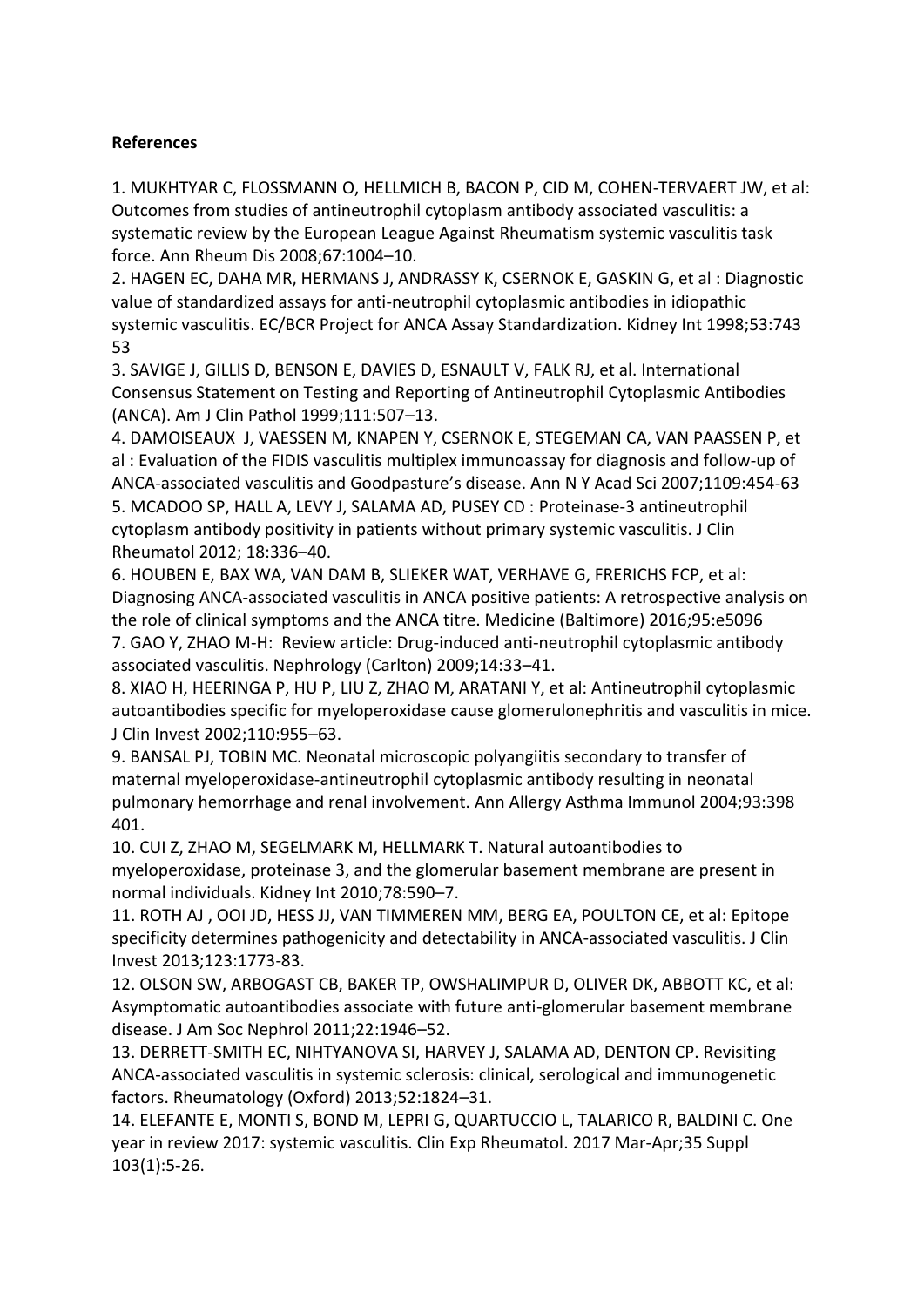15. KRISTENSEN T, GREGERSEN JW, KRAG SR, IVARSEN P. The relation between histopathological classification and renal outcome, ANCA subtype and treatment regimens in ANCA-associated vasculitis. Clin Exp Rheumatol. 2016 May-Jun;34(3 Suppl 97):S105-10.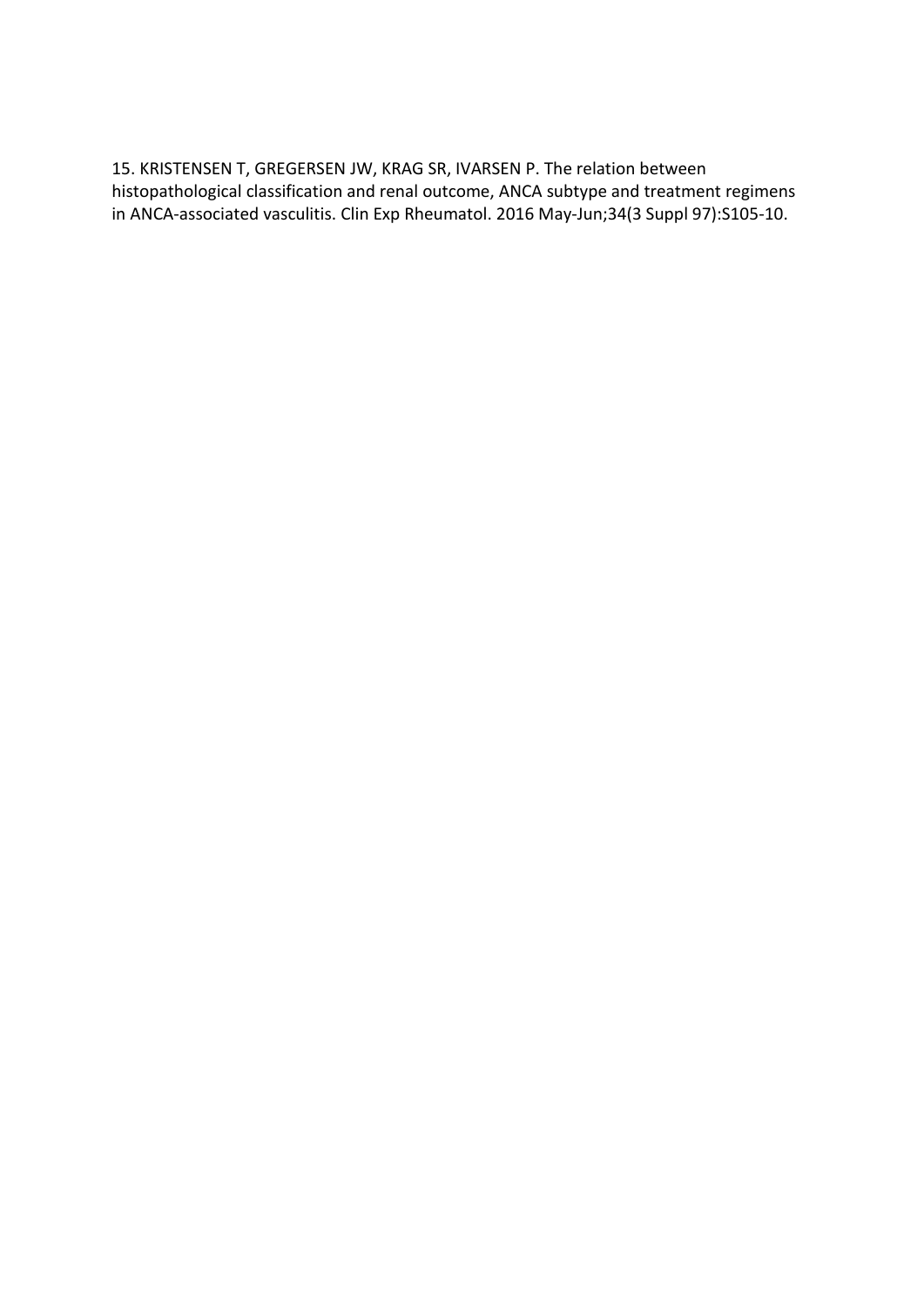**Figure 1**. a) Individual and median (horizontal bar) values of MPO-ANCA titres (units/ml) in patients with MPO-ANCA and with ( $n = 121$ ) or without ( $n = 79$ ) a diagnosis of primary AAV (Mann Whitney U t-test p<0.0001) and b) serum creatinine levels in (μmol/L) patients with MPO-ANCA and with (n = 117) or without (n = 78) a diagnosis of primary AAV (Mann Whitney U t-test p<0.001).